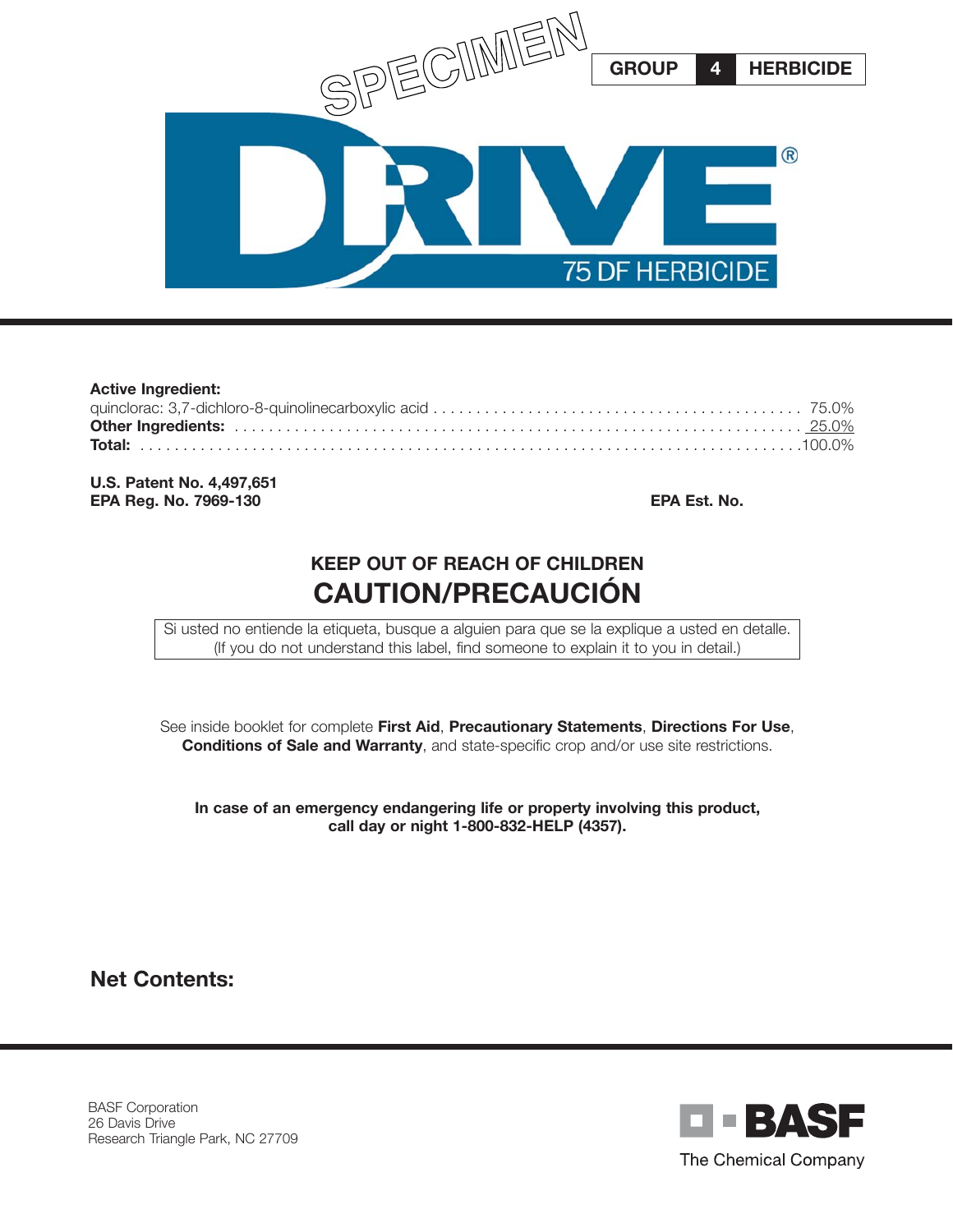| <b>FIRST AID</b>                                                                                                                                                                                                                                                                         |  |  |
|------------------------------------------------------------------------------------------------------------------------------------------------------------------------------------------------------------------------------------------------------------------------------------------|--|--|
| • Call a poison control center or doctor immediately for treatment advice.<br>• Have person sip a glass of water if able to swallow.<br>• DO NOT induce vomiting unless told to do so by a poison control center or doctor.<br>• DO NOT give anything by mouth to an unconscious person. |  |  |
| • Take off contaminated clothing.<br>. Rinse skin immediately with plenty of water for 15 to 20 minutes.<br>• Call a poison control center or doctor for treatment advice.                                                                                                               |  |  |
| • Hold eyes open and rinse slowly and gently with water for 15 to 20 minutes.<br>• Remove contact lenses, if present, after first 5 minutes; then continue rinsing eyes.<br>• Call a poison control center or doctor for treatment advice.                                               |  |  |
| • Move person to fresh air.<br>• If person is not breathing, call 911 or an ambulance; then give artificial respiration, preferably by<br>mouth to mouth, if possible.<br>• Call a poison control center or doctor for further treatment advice.                                         |  |  |
|                                                                                                                                                                                                                                                                                          |  |  |

**NOTE TO PHYSICIAN: Probable mucosal damage may contraindicate the use of gastric lavage.** Have the product container or label with you when calling a poison control center or doctor or going for treatment.

#### **HOT LINE NUMBER**

Have the product container or label with you when calling a poison control center or doctor or going for treatment. You may also contact BASF Corporation for emergency medical treatment information: 1-800-832-HELP (4357).

## **PRECAUTIONARY STATEMENTS**

#### **HAZARDS TO HUMANS AND DOMESTIC ANIMALS**

# **CAUTION**

**Harmful if swallowed, absorbed through skin, or inhaled. Avoid contact with skin, eyes, or clothing. Causes moderate eye irritation. Avoid breathing dust or spray mist. Prolonged or frequently repeated skin contact may cause allergic reactions in some individuals.**

### **Personal Protective Equipment (PPE)**

Some materials that are chemically resistant to this product are listed below. For more options, refer to **Category A** on an EPA chemical-resistance category selection chart.

### **Applicators and other handlers must wear:**

- Long-sleeved shirt and long pants
- Chemical-resistant gloves, such as butyl rubber ≥ 14 mils, or natural rubber ≥ 14 mils, or neoprene rubber  $\geq 14$  mils, or nitrile rubber  $\geq 14$  mils
- Shoes plus socks

Follow manufacturer's instructions for cleaning/maintaining PPE. If no such instructions for washables exist, use detergent and hot water. Keep and wash PPE separately from other laundry.

#### **User Safety Recommendations**

#### **Users should:**

- Wash hands before eating, drinking, chewing gum, using tobacco, or using the toilet.
- Remove clothing/PPE immediately if pesticide gets inside. Then wash thoroughly and put on clean clothing.
- Remove PPE immediately after handling this product. Wash the outside of gloves before removing. As soon as possible, wash thoroughly and change into clean clothing.

### **Engineering Controls Statement**

When handlers use closed systems or enclosed cabs in a manner that meets the requirements listed in the Worker Protection Standard (WPS) for agricultural pesticides [40 CFR 170.240(d)(4-6)], the handler PPE requirements may be reduced or modified as specified in the WPS.

### **Environmental Hazards**

This chemical has properties and characteristics associated with chemicals detected in groundwater. The use of this chemical where soils are permeable, particularly where the water table is shallow, may result in groundwater contamination.

Keep out of lakes, ponds and streams. **DO NOT** apply directly to water, areas where surface water is present, or to intertidal areas below the mean high water mark. **DO NOT** contaminate water by cleaning of equipment or disposal of rinsate.

### **DIRECTIONS FOR USE**

It is a violation of federal law to use this product in a manner inconsistent with this labeling.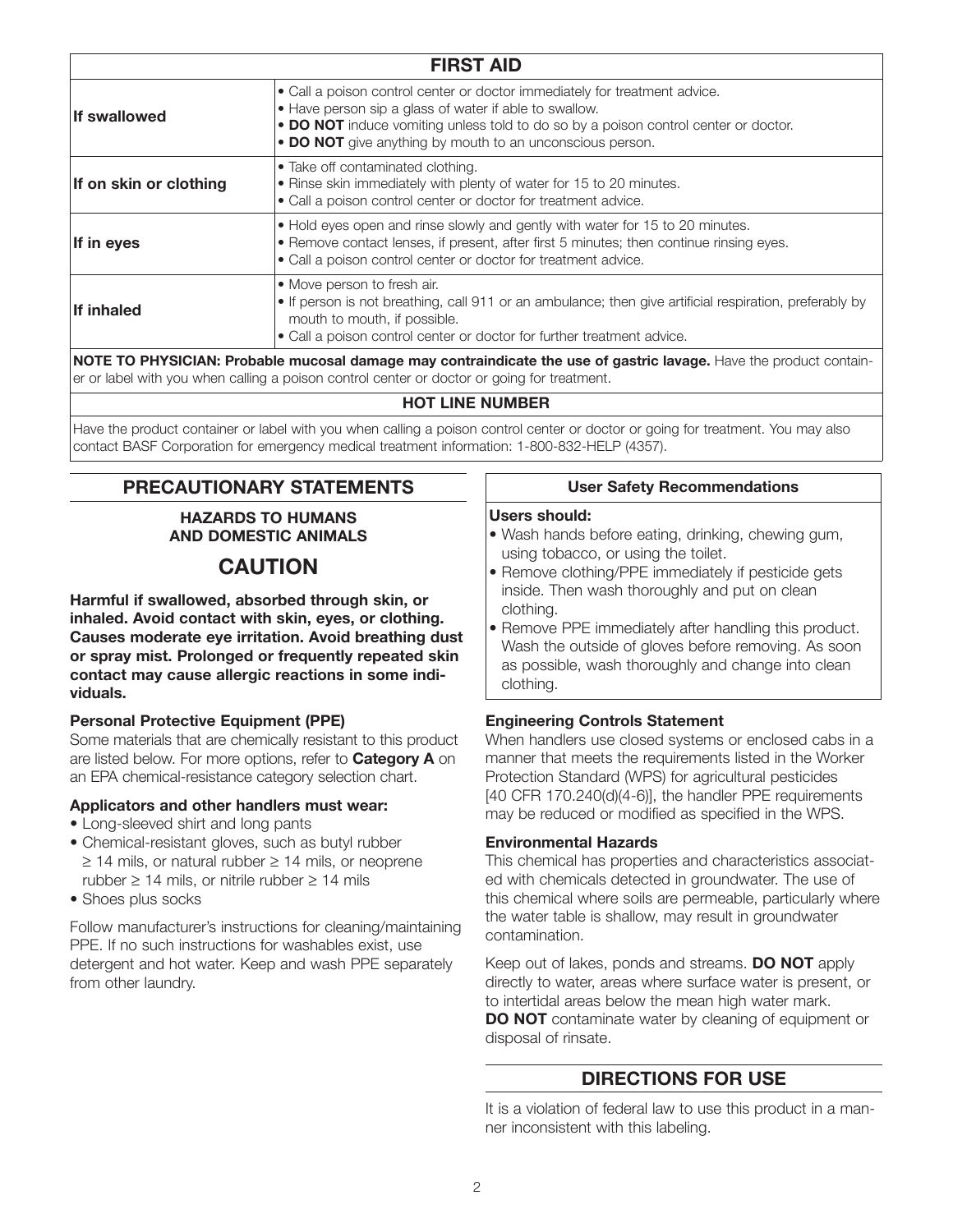All applicable directions, restrictions and precautions are to be followed. This labeling must be in the possession of the user at time of application.

**DO NOT** apply this product by air or through any type of irrigation equipment.

BASF Corporation does not recommend or authorize the use of this product in manufacturing, processing or preparing custom blends with other products for application to turf.

**DO NOT** apply this product in a way that will contact workers or other persons, either directly or through drift. Only protected handlers may be in the specified area during application.

For any requirements specific to your state or tribe, consult the agency responsible for pesticide regulation.

### **AGRICULTURAL USE REQUIREMENTS**

Use this product only in accordance with its labeling and with the Worker Protection Standard, 40 CFR part 170. This standard contains requirements for the protection of agricultural workers on farms, forests, nurseries, and greenhouses, and handlers of agricultural pesticides. It contains requirements for training, decontamination notification, and emergency assistance. It also contains specific instructions and exceptions pertaining to the statements on this label about personal protective equipment (PPE) and restricted-entry interval. The requirements in this box only apply to uses of this product that are covered by the Worker Protection Standard.

**DO NOT** enter or allow worker entry into treated areas during the restricted-entry interval (REI) of **12 hours**.

PPE required for early entry to treated areas that is permitted under the Worker Protection Standard and that involves contact with anything that has been treated, such as plants, soil, and water, is:

• Coveralls

• Chemical-resistant gloves made of any waterproof material (such as nitrile, butyl, neoprene, and/or barrier laminate) • Shoes plus socks

### **NONAGRICULTURAL USE REQUIREMENTS**

The requirements in this box apply to uses of this product that are **NOT** within the scope of the Worker Protection Standard for agricultural pesticides (40 CFR part 170). The WPS applies when this product is used to produce agricultural plants on farms, nurseries, or greenhouses.

Professional applications to residential and nonresidential turf are not within the scope of the Worker Protection Standard.

**• DO NOT enter or allow others to enter the treated area until sprays have dried.**

### **Storage and Disposal**

**DO NOT** contaminate water, food, or feed by storage or disposal.

**Pesticide Storage. DO NOT** store box under dampness or high humidity.

**Pesticide Disposal.** Wastes resulting from the use of this product may be disposed of on-site or at an approved waste disposal facility.

### **CONTAINER DISPOSAL**

**Nonrefillable Container. DO NOT reuse or refill this container.** Triple rinse or pressure rinse container (or equivalent) promptly after emptying; then offer for recycling, if available, or reconditioning, if appropriate, or puncture and dispose of in a sanitary landfill, or by incineration, or by other procedures approved by state and local authorities.

**Triple rinse containers small enough to shake (capacity** ≤ **50 pounds) as follows:** Empty the remaining contents into application equipment or a mix tank. Fill the container 1/4 full with water and recap. Shake for 10 seconds. Pour rinsate into application equipment or a mix tank, or store rinsate for later use or disposal. Drain for 10 seconds after the flow begins to drip. Repeat this procedure two more times.

**Triple rinse containers too large to shake (capacity > 50 pounds) as follows:** Empty the remaining contents into application equipment or a mix tank. Fill the container 1/4 full with water. Replace and tighten closures. Tip container on its side and roll it back and forth, ensuring at least one complete revolution, for 30 seconds. Stand the container on its end and tip it back and forth several times. Empty the rinsate into application equipment or a mix tank, or store rinsate for later use or disposal. Repeat this procedure two more times.

**Pressure rinse as follows:** Empty the remaining contents into application equipment or mix tank. Hold container upside down over application equipment or mix tank, or collect rinsate for later use or disposal. Insert pressure rinsing nozzle in the side of the container and rinse at about 40 PSI for at least 30 seconds. Drain for 10 seconds after the flow begins to drip.

### **In Case of Emergency**

In case of large-scale spillage regarding this product, call: CHEMTREC 1-800-424-9300 BASF Corporation 1-800-832-HELP (4357)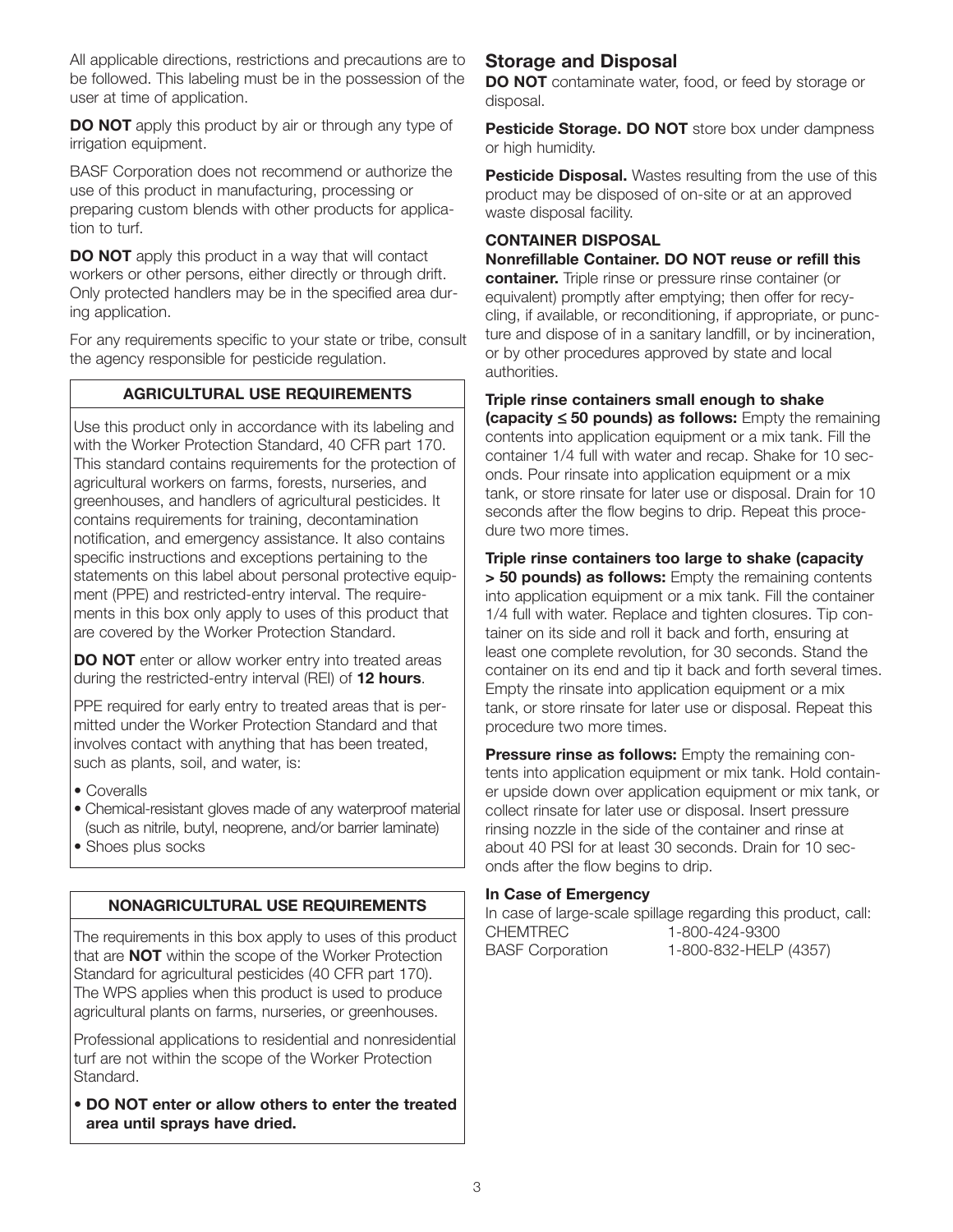### **General Information**

**Drive® 75 DF herbicide may be applied postemergence to residential and nonresidential turfgrasses** (refer to **Table 1**) for the control of many broadleaf and grass weeds. Examples of such sites include, but are not limited to: grounds or lawns around residential and commercial establishments, multi-family dwellings, military and other institutions, parks, airports, roadsides, schools, picnic grounds, athletic fields, houses of worship, cemeteries, golf courses and sod farms.

**Drive 75 DF** is absorbed by foliage and roots and translocated throughout the plant. The control symptoms exhibited by broadleaf weeds include leaf and stem curl or twisting, and chlorosis. Susceptible grasses demonstrate stunting, chlorosis, and gradual reddening followed by necrosis and death. Refer to **Tables 1**, **2** and **3** for turfgrass tolerance and susceptible weed species.

### **Application Information**

Apply Drive 75 DF to actively growing weeds as postemergence broadcast or spot sprays using the rate, turf species and growth stage indicated in **Tables 1**, **2** and **3**. **DO NOT** exceed the labeled application rate or fail to comply with use restrictions listed in **General Restrictions and Limitations**.

To achieve consistent weed control, use methylated seed oil. Refer to **Tables 1**, **2** and **3** for rates.

Adding adjuvants may cause slight leaf burn, but new growth is normal, and turf vigor is not reduced. Avoid potential for leaf burn and turfgrass damage by delaying application when relative humidity and temperatures are high. Additional stress from low mowing heights may also increase the possibility of turf injury. Addition of chelated iron or sprayable soluble nitrogen fertilizer will reduce a slight yellowing that may occur on some turfgrass species.

**Spot Applications.** Postemergence spot applications may be made to susceptible weeds in turfgrass that is tolerant to **Drive 75 DF** (see **Tables 1** and **2**). Apply 0.367 ounces (0.75 lb ai/A) of **Drive 75 DF** per 1000 square feet of treated area. Spray coverage should be uniform and complete. See **Table 5** for **spot spray mix instructions**.

**Mowing Information. DO NOT** mow 2 days before or after applying **Drive 75 DF** to maximize weed control and minimize potential turf injury. **Clippings from the first three mowings should be left on the treated area**.

**Irrigation and Rainfall.** If soil moisture is not sufficient prior to **Drive 75 DF** application, irrigation may improve weed control. For best results, **DO NOT** water or irrigate for 24 hours after application. If rainfall does not occur in 2 to 7 days after application, irrigation of at least 1/2 inch is required.

**Extended Grass Control.** To extend grass control, **Drive 75 DF** can be tank mixed with **Pendulum® herbicide** or **PRE-M® herbicide** to provide residual control of annual grasses. Consult the respective tank mix labels for additional weeds controlled.

### **Seeding/Overseeding/Sprigging**

The use of **Drive 75 DF** before or after seeding or overseeding a turf area will not significantly interfere with the turfgrass seed germination and growth of those grass types identified as tolerant or moderately tolerant in **Table 1**. Consult **Table 4** for timing of applications concerning any seeding, overseeding or sprigging situation.

**NOTE:** Not all Bermudagrass seed have similar germination characteristics. Check germination vigor of your seeded hybrid Bermudagrass prior to use of **Drive 75** before, at, and 7 days after seeding.

### **Addition of Adjuvants**

#### **Additives in Spray Mix to Achieve Control**

Methylated seed oil is the preferred adjuvant for postmergence applications. **DO NOT** include additives when tank mixing with emulsifiable concentrate (EC) products as this may cause phytotoxicity. Consult your local BASF representative or distributor for instructions for your area. Other additives or adjuvants may be used, such as **DyneAmic®**, **Lesco Spreader Sticker®**, **LI 700®**, **Surf King® Spreader**, **Target Pro® Spreader** or **Thoroughbred®**. However, under some environmental conditions, some of these products may cause phytotoxicity or less than optimal efficacy.

#### **Methylated Seed Oil**

The methylated seed oil used as the adjuvant with **Drive 75 DF** must meet all the following criteria:

- Nonphytotoxic
- Contain only EPA-exempt ingredients
- Provide good mixing quality in the jar test
- Successful in local experience

The exact composition of suitable products will vary; however, any methylated seed oil used should contain emulsifiers to provide good mixing quality.

### **Mixing Instructions for Drive 75 DF herbicide**

Respective sections of this leaflet define **Drive 75 DF** tank mix treatments. **If tank mixing with products in PVA bags, always allow water-soluble packets to dissolve before agitating.**

#### **Ground-driven Sprayer**

**1.** Begin with a clean spray tank. Fill tank 1/2 to 3/4 full with clean water.

### **2. Drive 75 DF** alone

When using **Drive 75 DF** alone, either premix (1 part product + 2 parts water) or slowly add **Drive 75 DF** to the partially filled tank while agitating until completely dispersed. Fill the remainder of the tank with water.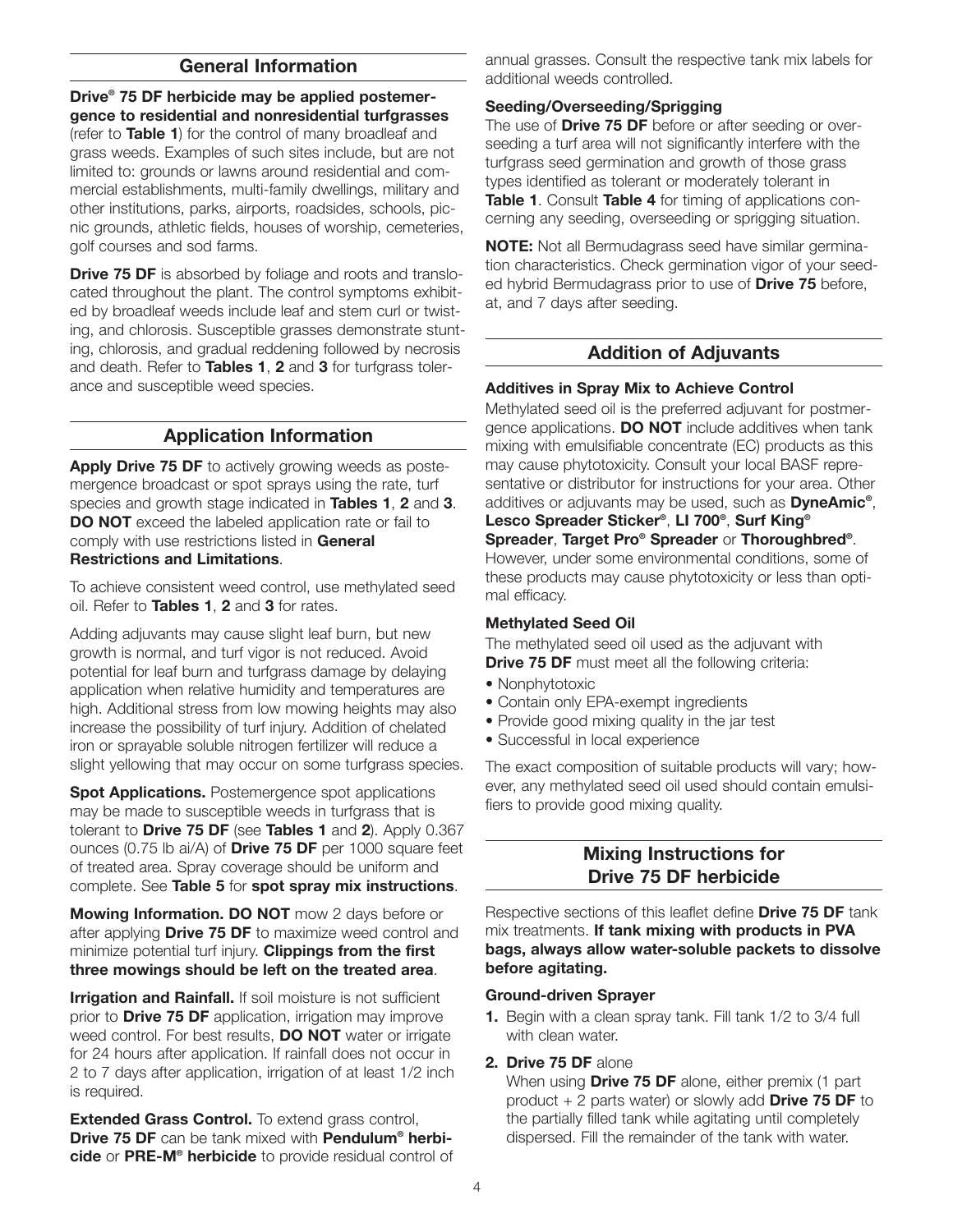#### **3. Drive® 75 DF herbicide** tank mixes

- a. Wettable Powder Formulations
	- 1. When using **Drive 75 DF** with a wettable powder formulation, add **Drive 75 DF** to the partially filled tank while agitating.
	- 2. When **Drive 75 DF** is properly mixed, add a slurry of the wettable powder (1 part  $WP + 2$  parts water) slowly into the tank. Fill the remainder of the tank while agitating.
- b. Flowable Formulations
	- 1. When using **Drive 75 DF** with a flowable formulation, add **Drive 75 DF** to the partially filled tank while agitating.
	- 2. When **Drive 75 DF** is properly mixed, premix 1 part of the flowable with 2 parts water and add this diluted mixture slowly into the tank. Fill the remainder of the tank while agitating.
- c. Emulsifiable Concentrate Formulations
	- 1. When using **Drive 75 DF** with an emulsifiable concentrate formulation, add **Drive 75 DF** to the partially filled tank while agitating.
	- 2. When **Drive 75 DF** is properly mixed, premix 1 part of the emulsifiable concentrate with 2 parts water and add this diluted mixture slowly into the tank. Fill the remainder of the tank while agitating.
- d. Dry Flowable (Water-dispersible Granule) Formulations
	- 1. When using **Drive 75 DF** with a dry flowable formulation, add **Drive 75 DF** to the partially filled tank while agitating.
	- 2. When **Drive 75 DF** is properly mixed, premix 1 part of the dry flowable with 2 parts water and add this diluted mixture slowly into the tank. Fill the remainder of the tank while agitating.
- **4. MAINTAIN CONTINUOUS AGITATION WHILE ADDING HERBICIDES AND UNTIL SPRAYING IS COMPLETED.** If the spray mixture is allowed to settle for any period of time, thorough agitation is essential to resuspend the mixture before spraying is resumed. Continue agitation while spraying.

**Backpack Sprayer.** Begin with a clean spray tank. Fill the spray tank 1/2 full with clean water and add the required amount of **Drive 75 DF** to the sprayer. Cap sprayer and agitate to ensure mixing. Uncap sprayer and finish filling tank to desired level. Cap sprayer and agitate once again. During application, it is desirable to agitate the mixture on occasion to ensure mixing. If the mixture is allowed to settle for any period of time, thorough agitation is essential to resuspend the mixture before spraying is resumed.

**Liquid Fertilizers.** Prior to mixing, small quantities should always be tested using a simple jar test. Add the required amount of **Drive 75 DF** to 1/2-filled tank while agitating; then add the fertilizer product. Complete filling spray tank to desired level.

### **Spraying Instructions for Drive 75 DF herbicide**

Apply with properly calibrated ground equipment in sufficient water per acre to provide uniform spray distribution (at least 20 gallons of water per acre or at least 0.5 gallons per 1000 sq ft). Use low pressure sprayers at 20 to 40 PSI.

Maintain continuous agitation during spraying with good mechanical or bypass agitation. Nozzle screens must be no finer than 50 mesh (100 mesh is finer than 50 mesh). Check sprayer routinely to determine proper calibration. Flat fan, flood or cone nozzles may be used. Nozzles should be arranged to obtain uniform coverage for turf and weeds to be controlled. Boom height, nozzle selection, and pressure should be adjusted to provide uniform coverage and minimize spray drift.

Avoid overlaps that will increase rates above those labeled for use.

Avoid application when winds may cause drift.

### **Procedure For Cleaning Spray Equipment**

**Clean application equipment thoroughly using a strong detergent or commercial sprayer cleaner according to the manufacturer's directions before and after applying this product.**

### **Compatibility Test for Mix Components**

Add components in the following sequence using 2 teaspoons for each pound or 1 teaspoon for each pint of labeled rate per acre.

- 1) **Water.** For 20 gallons per acre spray volume, use 3.3 cups (800 ml) of water. For other spray volumes, adjust rates accordingly. Use only water from the intended source at the source temperature.
- 2) **Products in PVA bags.** Cut an opening in the watersoluble PVA bag just large enough to use a teaspoon for measuring purposes. Use the opened water-soluble PVA bag first when preparing spray solution. Boroncontaining fertilizers can be incompatible with PVA material. Include PVA material if a boron fertilizer is intended to be used. Cap the jar and invert 10 cycles.
- 3) **Water-dispersible products** (such as **Drive 75 DF herbicide**, or dry flowables, wettable powders, suspension concentrates, or suspo-emulsions). Cap the jar and invert 10 cycles.
- 4) **Water-soluble products** (such as **Basagran® T/O herbicide**). Cap the jar and invert 10 cycles.
- 5) **Emulsifiable concentrates** (methylated seed oil). Cap the jar and invert 10 cycles.
- 6) **Water-soluble additives.** Cap the jar and invert 10 cycles.
- 7) Let the solution stand for 15 minutes.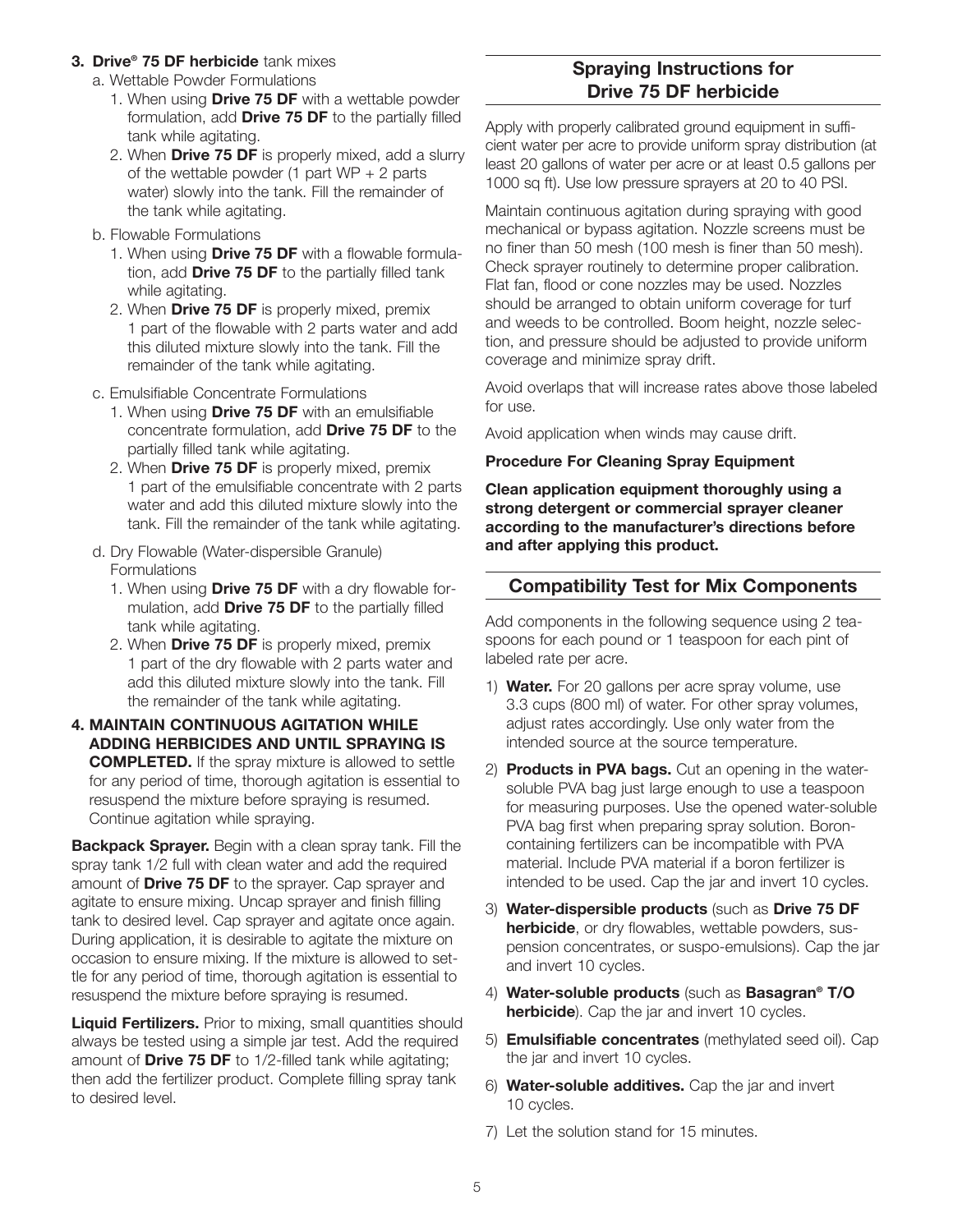8) **Evaluate** the solution for uniformity and stability. The spray solution should not have free oil on the surface nor thick (clabbered) texture. For WG or WP products, a fine precipitate that is easily resuspended is normal; large nondispersible particles (>300 microns) that precipitate on standing are a sign of tank mix incompatibility. **DO NOT** use any spray solution that could clog spray nozzles.

### **General Restrictions and Limitations**

- **DO NOT** apply more than 2 pounds of **Drive® 75 DF herbicide** per acre (or 0.73 oz per 1000 sq ft) in one year (1.5 lbs ai per acre per year).
- **DO NOT** apply to golf course collars or greens.
- **DO NOT** make applications of **Drive 75 DF** to droughtstressed turfgrass.
- **DO NOT** apply to fine fescue unless it is part of a seed blend.
- **DO NOT** apply to Bahiagrass, carpetgrass, St. Augustinegrass, centipedegrass, dichondra, or lawns or turf where desirable clovers are present.
- **DO NOT** apply within 4 weeks after seedling emergence of Kentucky bluegrass, creeping bentgrass, fine fescue blends and perennial ryegrass.
- **DO NOT** apply to exposed feeder roots of trees or ornamentals. Be particularly careful within the drip line of trees and other ornamental species.
- **DO NOT** apply into any ornamental bed.
- **DO NOT use clippings as mulch or compost around flowers, ornamentals, trees, or in vegetable gardens.**
- **DO NOT** plant eggplants or tobacco within 12 months on fields treated with **Drive 75 DF**.
- **DO NOT** plant tomatoes or carrots within 24 months on fields treated with **Drive 75 DF**.
- Apply when wind speed is less than 10 mph or drift may cause damage or death of nontarget area vegetation. **DO NOT** apply when conditions favor drift from target area.
- Use a lawn-type sprayer with coarse spray because wind drift is less likely.
- Avoid mist and spray onto vegetables, flowers, ornamentals, shrubs, trees, and other desirable plants, **especially plants belonging to the Solanaceae family, such as tomatoes, eggplants, and bell peppers.**
- **DO NOT** pour spray solutions near these plants.
- **DO NOT** apply through any type of irrigation system.
- **DO NOT** use to formulate or reformulate any other pesticide product that is not registered by EPA.
- For best results, weeds should not be under stress from lack of water, excessive water, low fertility, mowing

shock, excessive hot or cold temperatures, or injury from other herbicide applications.

### **Turfgrass Tank Mixes**

Read and follow the applicable restrictions and limitations and **Directions For Use** on all products involved in tank mixing. The most restrictive labeling applies to any tank mix. To increase spectrum of control of broadleaf weed species, a tank mix with 2,4-D, triclopyr, MCPA, MCPP, **Three-WayTM**, **Trimec®**, or other broadleaf herbicide can be used. For extended residual control, apply **Drive 75 DF** with **Pendulum® herbicide** or **PRE-M® herbicide**. For sedge control, applications of **Drive 75 DF** with **Basagran® T/O herbicide**, **Lescogran® herbicide**, **Image® 70 DG herbicide**, or MSMA can be made.

Combinations with MSMA will aid in control of certain grassy weeds, such as Bahiagrass or kikuyugrass. Consult tolerant turfgrass species on all labels. Separate applications should be made if all target weeds are not at the correct growth stage for treatment at the same time.

Physical incompatibility, reduced weed control, or turf injury may result from mixing **Drive 75 DF** with other pesticides (fungicides, herbicides, insecticides, or miticides), additives, or fertilizers.

Before tank mixing, a simple jar test is required to insure compatibility of herbicides or other pesticides and/or additives. Refer to manufacturer's labels for specific use directions, precautions, and limitations before tank mixing with **Drive 75 DF**; follow those that are most restrictive.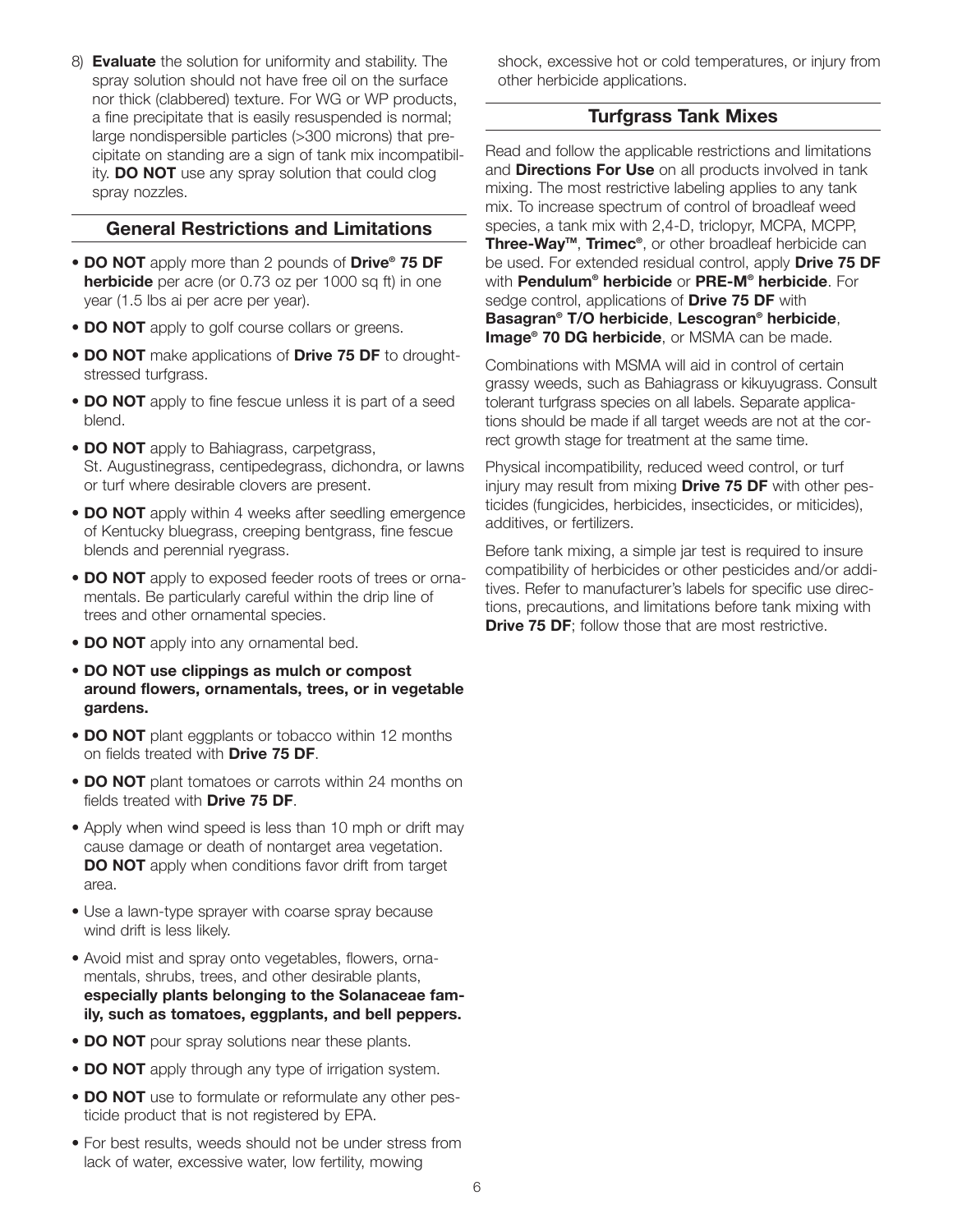| <b>Table 1. Turf Tolerance (Established)</b>                                                                                                                                                                                                                                                                                                                   |                                                                                                                                                                                                                  |                                                                                                                     |  |
|----------------------------------------------------------------------------------------------------------------------------------------------------------------------------------------------------------------------------------------------------------------------------------------------------------------------------------------------------------------|------------------------------------------------------------------------------------------------------------------------------------------------------------------------------------------------------------------|---------------------------------------------------------------------------------------------------------------------|--|
| <b>Highly Tolerant</b>                                                                                                                                                                                                                                                                                                                                         | <b>Moderately Tolerant</b>                                                                                                                                                                                       | <b>Susceptible</b>                                                                                                  |  |
| Bermudagrass, common <sup>1</sup><br>Bluegrass, annual<br>Bluegrass, Kentucky<br><b>Buffalograss</b><br>Fescue, tall<br>Ryegrass, annual<br>Ryegrass, perennial<br>Zoysiagrass                                                                                                                                                                                 | Bentgrass, creeping <sup>1</sup><br>Bermudagrass, hybrid <sup>1</sup><br>Bluegrass, rough (Poa trivialis)<br>Fescue, Chewing's<br>Fescue, fine <sup>2</sup><br>Fescue, hard<br>Fescue, red<br>Paspalum, seashore | Bahiagrass<br>Bentgrass, colonial<br>Bentgrass, seaside<br>Centipedegrass<br><b>Dichondra</b><br>St. Augustinegrass |  |
| Yellowing that occurs on these species can be reduced by the addition of chelated iron or sprayable soluble nitrogen fertilizer (see<br>Application Information and Addition of Adjuvants sections).<br><sup>2</sup> Apply Drive <sup>®</sup> 75 DF herbicide to fine fescue only when it is part of a blend.<br>DO NOT use on golf course greens and collars. |                                                                                                                                                                                                                  |                                                                                                                     |  |

**Consult Table 4. Seeding/Overseeding/Sprigging Timing Chart for this situation.**

| Table 2. Drive 75 DF Application to Established Creeping Bentgrass                                                                                                                                                                                                                                                                                                                                                                                                 |                                                                                                                                                                                                                                                                                      |                                                                               |  |
|--------------------------------------------------------------------------------------------------------------------------------------------------------------------------------------------------------------------------------------------------------------------------------------------------------------------------------------------------------------------------------------------------------------------------------------------------------------------|--------------------------------------------------------------------------------------------------------------------------------------------------------------------------------------------------------------------------------------------------------------------------------------|-------------------------------------------------------------------------------|--|
| <b>Turfgrass Species</b>                                                                                                                                                                                                                                                                                                                                                                                                                                           | <b>Application Rate/Timing</b>                                                                                                                                                                                                                                                       | <b>Additive Rate</b>                                                          |  |
| Bentgrass, creeping <sup>1,2</sup>                                                                                                                                                                                                                                                                                                                                                                                                                                 | <b>Drive 75 DF</b> must be applied in 2 to 3 split<br>applications at 0.123 to 0.245 oz (0.25 lb ai/A to<br>0.50 lb ai/A) per 1000 sq ft (not to exceed 2 lbs of<br>product per acre per season) [1.5 lbs ai/A/year].<br>Sequential application(s) should be timed 21 days<br>apart. | Use methylated seed oil at<br>0.55 oz per 1000 sq ft<br>(1.5 pints per acre). |  |
| Bentgrass, creeping <sup>1, 3</sup>                                                                                                                                                                                                                                                                                                                                                                                                                                | <b>Drive 75 DF</b> must be applied in 2 to 3 split<br>applications at 0.162 to 0.245 oz (0.33 lb ai/A to<br>0.50 lb ai/A) per 1000 sq ft (not to exceed 2 lbs of<br>product per acre per season) [1.5 lbs ai/A/year].<br>Sequential application(s) should be timed 21 days<br>apart. | Use methylated seed oil at<br>0.55 oz per 1000 sq ft<br>(1.5 pints per acre). |  |
| Yellowing that occurs on these species can be reduced by the addition of chelated iron or sprayable soluble nitrogen fertilizer (see<br>Application Information and Addition of Adjuvants sections).<br><sup>2</sup> Not for use at this rate range in California.<br><sup>3</sup> This rate range for use only in California.<br>DO NOT use on golf course greens and collars.<br>Consult Table 4. Seeding/Overseeding/Sprigging Timing Chart for this situation. |                                                                                                                                                                                                                                                                                      |                                                                               |  |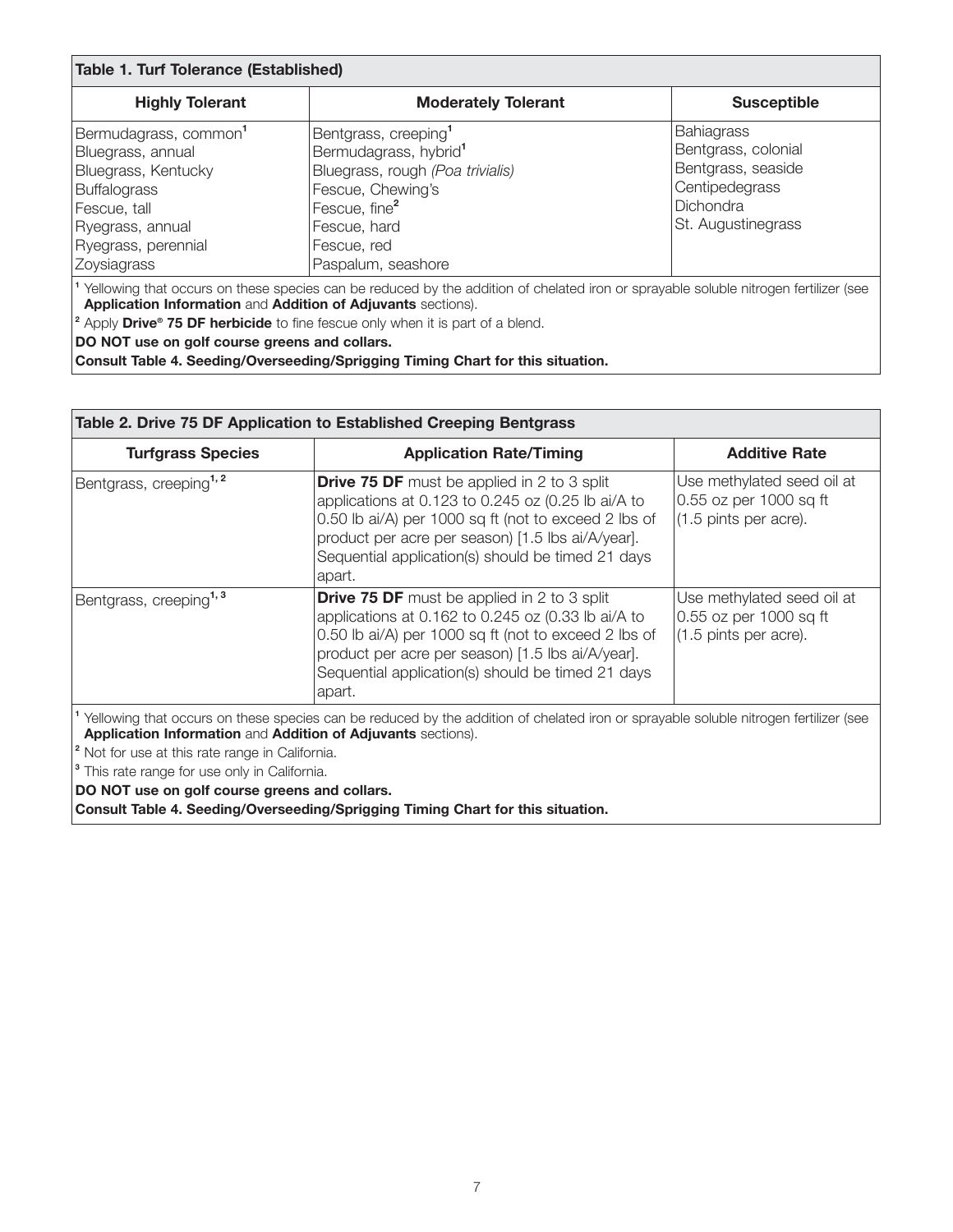| Table 3. Application Rates and Timing for Postemergence Weed Control in Turf                                                                                                                                                                                                                                                                                                                           |                                                                                                                                                                                                                                                                                                                                         |                                                                                                                                                                                                            |                                                                                        |
|--------------------------------------------------------------------------------------------------------------------------------------------------------------------------------------------------------------------------------------------------------------------------------------------------------------------------------------------------------------------------------------------------------|-----------------------------------------------------------------------------------------------------------------------------------------------------------------------------------------------------------------------------------------------------------------------------------------------------------------------------------------|------------------------------------------------------------------------------------------------------------------------------------------------------------------------------------------------------------|----------------------------------------------------------------------------------------|
| <b>Weed Species</b>                                                                                                                                                                                                                                                                                                                                                                                    |                                                                                                                                                                                                                                                                                                                                         | Drive <sup>®</sup> 75 DF<br>herbicide Rate                                                                                                                                                                 | <b>Additive Rate</b>                                                                   |
| <b>Grasses Controlled</b>                                                                                                                                                                                                                                                                                                                                                                              |                                                                                                                                                                                                                                                                                                                                         |                                                                                                                                                                                                            |                                                                                        |
| <b>Common Name</b><br>Barnyardgrass<br>Crabgrass, large <sup>1,4</sup><br>Crabgrass, smooth <sup>1,4</sup><br>Foxtail, giant <sup>1</sup><br>Foxtail, green <sup>1</sup><br>Foxtail, yellow <sup>1</sup><br>Kikuyugrass <sup>2,3</sup><br>Signalgrass, broadleaf <sup>1</sup><br>Torpedograss <sup>3</sup>                                                                                             | <b>Scientific Name</b><br>Echinochloa crusgalli<br>Digitaria sanguinalis<br>Digitaria ischaemum<br>Setaria faberi<br>Setaria viridis<br>Setaria glauca<br>Pennisetum clandestinum<br>Brachiaria platyphylla<br>Panicum repens                                                                                                           | <b>Broadcast Applications:</b><br>1 pound of product per acre<br>or 0.367 oz per 1000 sq ft<br>$(0.75$ lb ai/A)                                                                                            | <b>Apply:</b><br>1.5 pints per acre (0.55 oz<br>per 1000 sq ft) methylated<br>seed oil |
| <b>Broadleaf Weeds Controlled</b>                                                                                                                                                                                                                                                                                                                                                                      |                                                                                                                                                                                                                                                                                                                                         |                                                                                                                                                                                                            |                                                                                        |
| <b>Common Name</b><br>Bindweed, field<br>Clover, hop<br>Clover, red<br>Clover, white<br>Daisy, English <sup>2,5</sup><br>Dandelion, common <sup>2</sup><br>Dollarweed<br>Geranium, Carolina<br>Medic, black<br>Morningglory spp.<br>Speedwell, common<br>Speedwell, slender<br>Speedwell, thymeleaf<br>Violet, wild                                                                                    | <b>Scientific Name</b><br>Convolvulus arvensis<br>Trifolium aureum Pollich<br>Trifolium pratense<br>Trifolium repens<br>Bellis perenne<br>Taraxacum officinale<br>Hydrocotyle umbellata<br>Geranium carolinium<br>Medicago Iupulina<br>lpomea sp.<br>Veronica officinalis<br>Veronica filiformis<br>Veronica serpyllifolia<br>Viola sp. | <b>Spot Applications:</b><br>Apply 0.367 oz of<br>Drive 75 DF per 1000 sq ft<br>(0.75 lb ai/A) of treated area.<br>Refer to footnotes in Tables<br>2 and 3 for specific turfgrass<br>or weed instructions. |                                                                                        |
| <sup>1</sup> Under certain conditions, application of <b>Drive 75 DF</b> made to annual grasses at 2 to 4 tiller may not provide complete control.<br>A sequential application will be required for grass control in these situations. Optimum control is achieved when applications of<br><b>Drive 75 DF</b> + methylated seed oil are applied either before second tiller or as weed grasses mature. |                                                                                                                                                                                                                                                                                                                                         |                                                                                                                                                                                                            |                                                                                        |

**<sup>2</sup>** Tank mix partner or sequential application required.

**<sup>3</sup>** Make 3 sequential applications of 0.245 oz (0.50 lb ai/A) of **Drive 75 DF** per 1000 sq ft at 14- to 21-day intervals.

**<sup>4</sup>** Biotypes of large and smooth crabgrass in California have shown varied response to **Drive 75 DF**. If control failure occurs following a full or split application, **DO NOT** reapply **Drive 75 DF**. Change to a herbicide with a different mode of action.

**<sup>5</sup> NOT FOR USE** to control this weed in California.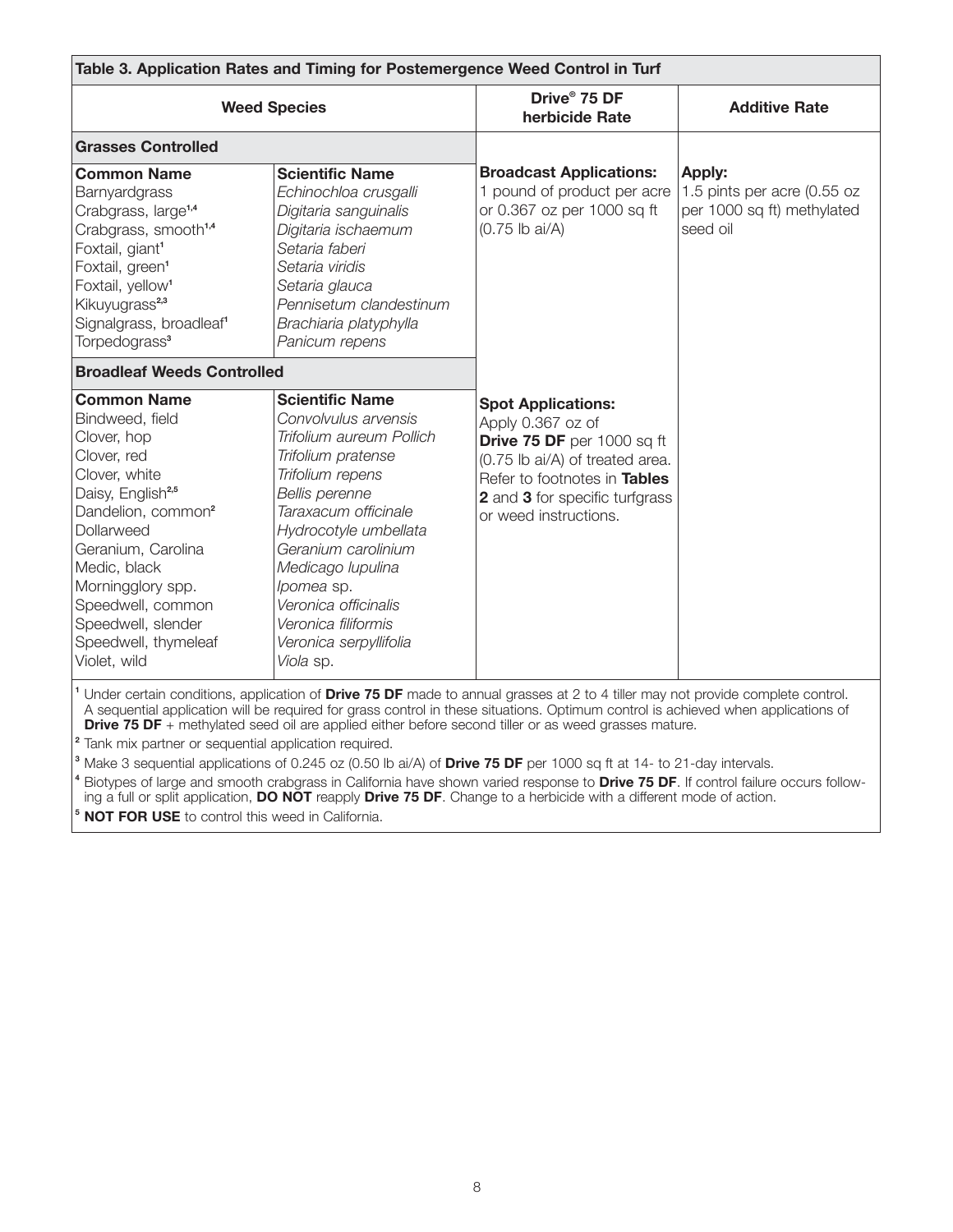| Table 4. Seeding/Overseeding/Sprigging Timing Chart <sup>1</sup>   |                              |            |                           |                            |                            |
|--------------------------------------------------------------------|------------------------------|------------|---------------------------|----------------------------|----------------------------|
| <b>Variety</b>                                                     | <b>Before</b><br>seeding $2$ | At seeding | 7 days after<br>emergence | 14 days after<br>emergence | 28 days after<br>emergence |
| Annual bluegrass                                                   | <b>OK</b>                    | <b>OK</b>  | OK                        | OK                         | <b>OK</b>                  |
| Annual ryegrass                                                    | OK                           | OK         | OK                        | OK                         | OK                         |
| <b>Buffalograss</b>                                                | OK                           | OK         | OK                        | OK                         | OK                         |
| Common Bermudagrass <sup>3</sup><br>(for sprigging see footnote 3) | OK                           | OK         | OK                        | OK                         | OK                         |
| Creeping bentgrass                                                 | OK                           | <b>NO</b>  | <b>NO</b>                 | <b>NO</b>                  | OK                         |
| Fine fescue (in blend)                                             | OK                           | <b>NO</b>  | <b>NO</b>                 | <b>NO</b>                  | OK                         |
| Hybrid Bermudagrass <sup>3</sup><br>(for sprigging see footnote 3) | OK                           | OK         | OK                        | OK                         | OK                         |
| Kentucky bluegrass                                                 | OK                           | <b>NO</b>  | <b>NO</b>                 | <b>NO</b>                  | OK                         |
| Perennial ryegrass                                                 | OK                           | OK         | <b>NO</b>                 | <b>NO</b>                  | <b>OK</b>                  |
| Seashore paspalum <sup>3,4</sup><br>(for sprigging see footnote 3) | <b>NO</b>                    | <b>NO</b>  | <b>NO</b>                 | OK                         | OK                         |
| Tall fescue                                                        | OK                           | OK         | OK                        | OK                         | OK                         |
| Zoysiagrass <sup>3</sup><br>(for sprigging see footnote 3)         | OK                           | OK         | OK                        | OK                         | OK                         |

**<sup>1</sup> NOTE:** No adjuvant or additive should be used when **Drive® 75 DF herbicide** applications are made on newly emerged turf seedlings until 28 days after emergence; with the exception of seashore paspalum, a **Drive 75 DF** application rate of 0.367 oz/1000 sq ft (0.75 lb ai/A) can be made to all other turfgrass species in above **Table 4**.

**Drive 75 DF** can be applied 7 days or greater prior to seeding.

**<sup>3</sup> Drive 75 DF** can be used anytime prior to, at, or after sprigging as indicated by turfgrass species in above **Table 4**.

**<sup>4</sup>** 0.18 oz to 0.367 oz/1000 sq ft (0.37 to 0.75 lb ai/A) application can be made at times indicated in above **Table 4**.

Application of **Drive 75 DF** should be timed around the seeding operations using the above chart as a reference point.

| Table 5. Spot Spraying with Drive 75 DF    |                                              |                                             |  |
|--------------------------------------------|----------------------------------------------|---------------------------------------------|--|
| Spray Mix Volume <sup>1</sup><br>(gallons) | <b>Drive Product in Mix</b><br>(tablespoons) | <b>MSO Adjuvant in Mix</b><br>(tablespoons) |  |
|                                            |                                              |                                             |  |
|                                            |                                              |                                             |  |
|                                            |                                              |                                             |  |

**<sup>1</sup>** Apply at the rate of 1 gallon per 1000 sq ft.

1 tablespoon = 0.367 oz (0.75 lb ai/A) of **Drive 75 DF** product.

**NOTES:** For consistent results, make **Drive 75 DF** application to newly germinated 1- to 2-leaf crabgrass, to 1-tiller crabgrass and when crabgrass has matured to 5 tillers or greater.<sup>\*</sup>

Under certain conditions, applications of **Drive 75 DF** made to annual grasses 2 to 4 tiller may not provide complete control. A sequential application will be required for grass control in these situations.